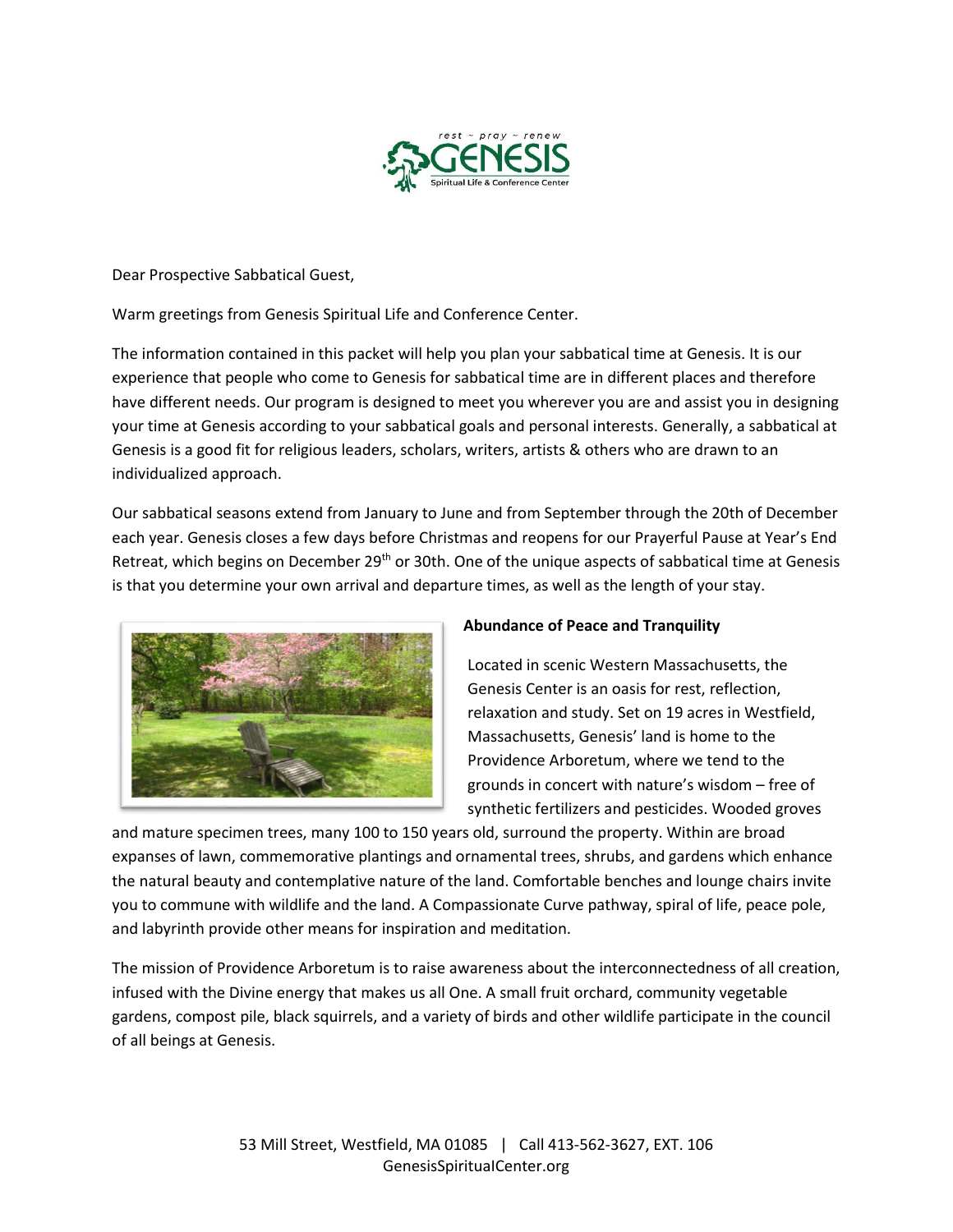

#### **History Shall Guide Us**

Genesis is situated on land, first settled in the 1500's by the Native American tribe, Waranoak of the Algonquin Nation. The Algonquin believed that land was not the individual property of any one person but rather a sovereign right of a whole people to gather and share their political and ecological territory.

The property became the Crane Estate in the early

1800s. The Crane Mills, operating in the Berkshires in Western Massachusetts, continue to make paper for the United States currency. The historic Carriage House, built in 1829, remains, alongside a newer main building – all of which combines as a restful, inspiring and contemplative sanctuary. The main building is where you will find our private guest rooms, dining hall, and chapel, open for all to enjoy.

# **Join us for an inspirational experience that feeds your body, heart and soul.**

Hospitality is the hallmark of Genesis. We take great pride in making sure you feel welcomed and supported throughout your stay. We are fortunate to have a great relationship with the Westfield YMCA, which provides our guests with a significant discount on membership. Many of our sabbatical guests enjoy having this opportunity to use the YMCA facilities. We also offer an array of on-site and online health and wellness classes and programs, which you may register for during your stay.

We invite you to review the information in this packet and visit the Genesis website for more information, including upcoming programs and events that coincide with your planned stay. Please email or call us with any questions you may have.

In Providence,

Sr. Elizabeth Olehsalo

Sister Elizabeth Oleksak, SP, *Foundress, Sabbatical Team, Spiritual Director*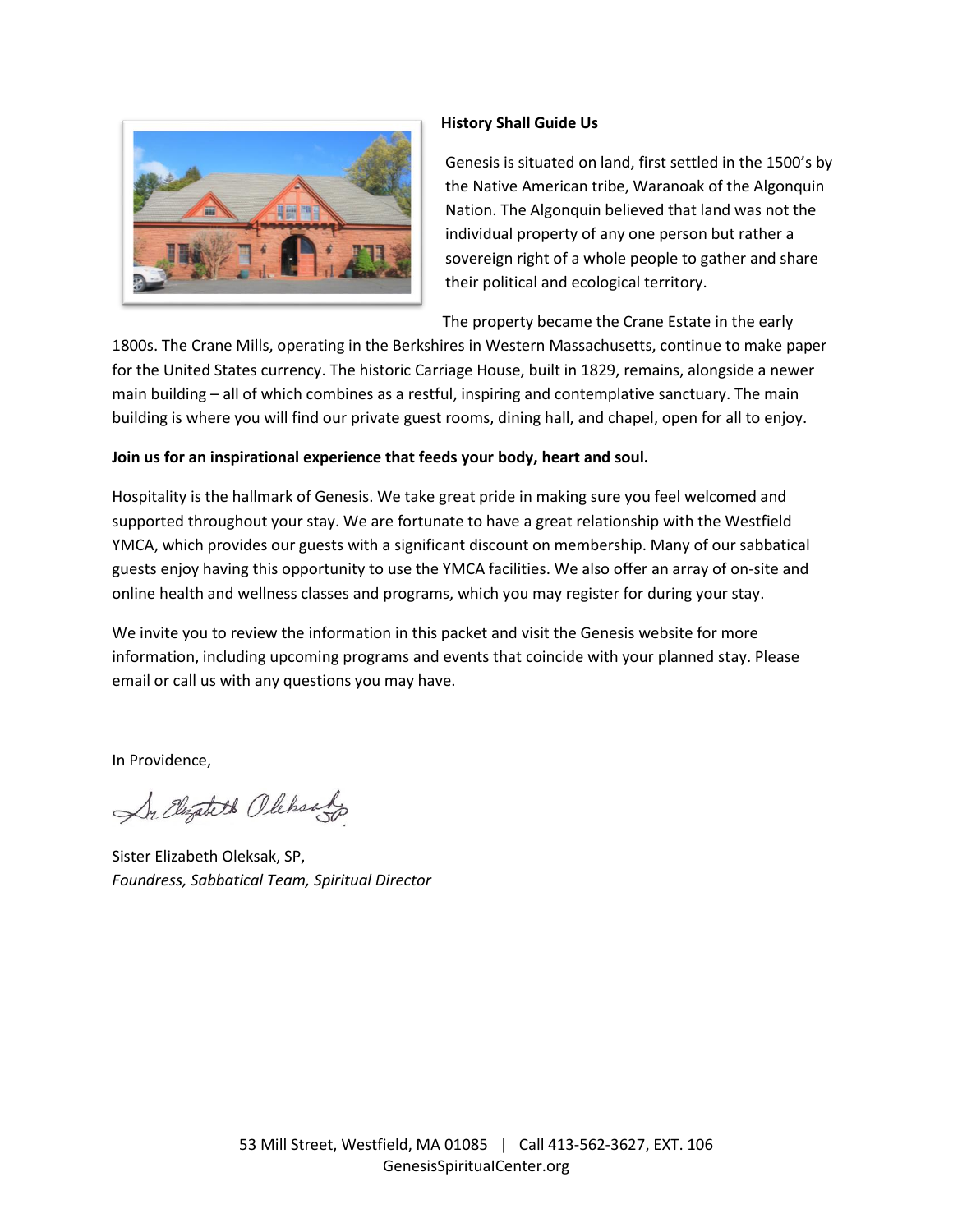# **Frequently Asked Questions**

#### **Am I the right fit for a sabbatical at Genesis?**

Generally, Genesis a good fit for religious leaders, scholars, writers, artists & others who are drawn to an individualized approach. With the assistance of a Genesis staff member, you will be able to create your own program from start to finish, including length of stay. Our experience has been that people are looking for a place conducive to deep focus, reflection, study, and solitude in an atmosphere of quiet and beauty. For some, a sabbatical is about relaxing and processing the events in their lives. Others create their program by selecting from our extensive calendar of programs, workshops, and retreats. How your sabbatical looks is entirely up to you.

#### **What can I expect during my sabbatical stay?**

Sabbatical guests enjoy access to the many quiet and contemplative spaces at Genesis, including the Carriage House and Providence Arboretum. We provide a private dining room for those in sabbatical. Our food is prepared with love and local farm-fresh vegetables whenever possible. Genesis has seasonal vegetable and herb gardens and we love sharing the daily harvest with guests.

Sabbatical guests also have free use of our private TV room, laundry and fitness facilities as well as access to the pool and classes at the local YMCA. Genesis has an excellent, up-to-date library of books and videos relating to eco-spirituality, earth literacy and contemporary spirituality. You may register for our Healing Arts activities during your stay, including yoga, meditation, and massage. Upstairs in the Carriage House, there are areas for reading, writing, meditating, arts and craftwork.

You may also choose to experience some of the rich historical, cultural and educational attractions offered in Western Massachusetts, including (but not limited to), the Emily Dickinson Museum, Hancock Shaker Village, the Norman Rockwell Museum, The Amazing World of Dr. Seuss Museum, and Tanglewood. Visit:<https://www.visitma.com/> for more information.

While a car is helpful during your stay, it is not necessary unless you intend to venture out. There is local bus access to stores and a nearby mall. Car rental fees are quite reasonable in Westfield. With advance notice and depending on availability, Genesis can provide transportation to various locations in and around Westfield.

Generally speaking, Eucharistic liturgy is available at Genesis during select retreats, not daily or weekly. If you do not have a car and wish to attend daily liturgy, Genesis provides transportation to one of the local churches.

#### **Where will I stay at Genesis?**

Genesis provides peaceful, private rooms with in-room sinks and shared bathrooms. Each room has Wi-Fi, desks, reclining chairs, comfortable beds, plush bath linens, nightstands, and rugs or carpeting. With our shared bathrooms, you will have a private toilet and shower stall.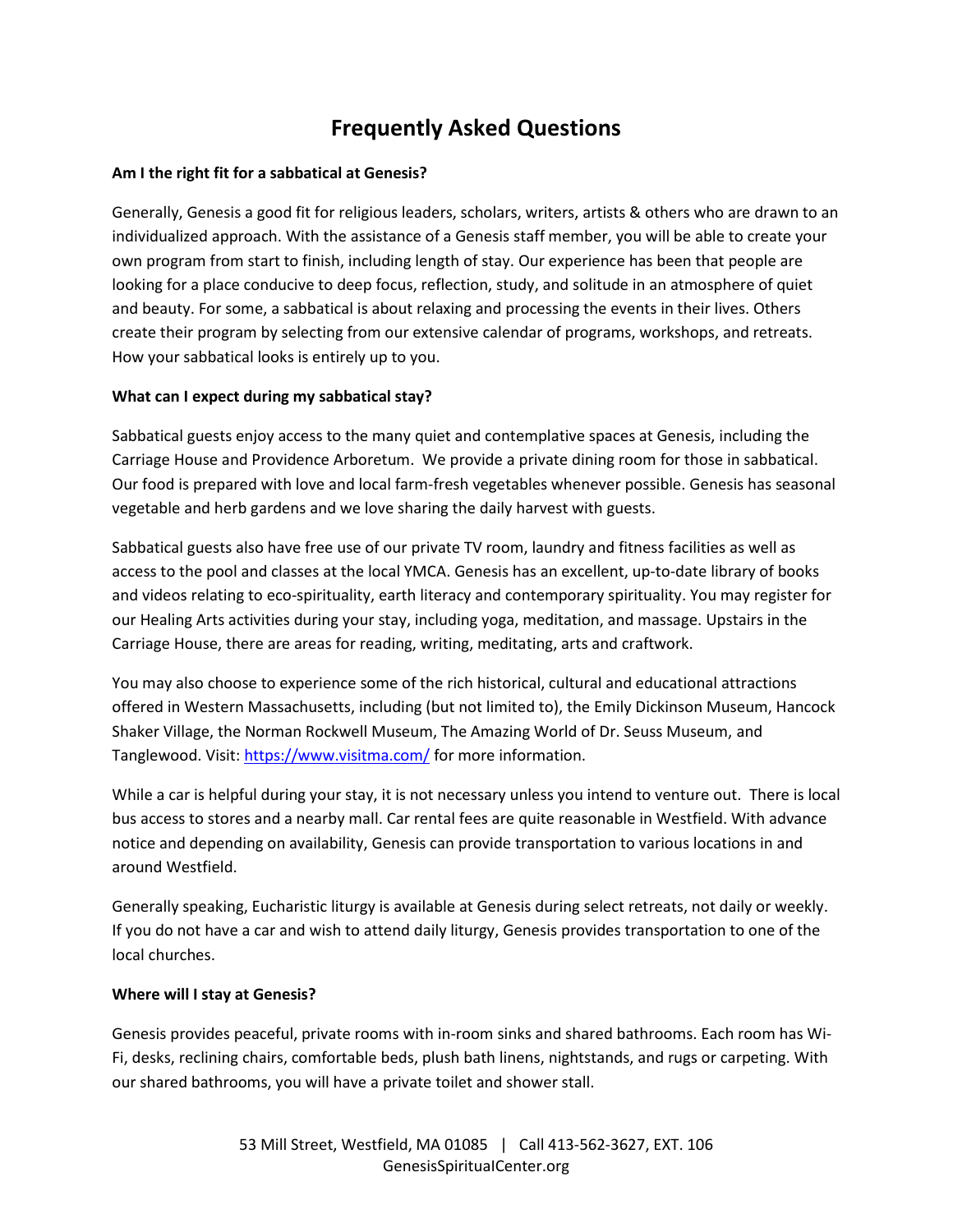Genesis believes in caring for our Mother Earth, and we utilize environmentally-friendly best practices, wherever possible, including:

- Recycling
- Composting
- Recycled paper products
- Compostable plastic
- Eco-friendly cleaning products
- Energy efficient, LED lighting
- Low flow faucets
- Towel reuse
- Energy Star-compliant air conditioners

We invite you to engage in Earth-friendly ways of being during your stay with us.

# **What should I plan to bring to Genesis?**

There is Wi-Fi in all guest rooms, the main building and the Carriage House, so please bring a laptop or tablet, as you see fit. We understand that for some, this will be a working sabbatical. If you have a need to bring a desktop computer and monitor, you may do so. We ask that you also bring headphones or ear buds to keep noise to a minimum.

We recommend comfortable clothing, keeping in mind seasonal changes in weather. This is New England, where seasons are often unpredictable. If you plan to use the Genesis fitness room or local YMCA, don't forget your workout clothes, shoes and swim suit.

If you're inclined, bring your hiking shoes and bike, as the area boasts extensive opportunities for hiking along the Holyoke Range and in the many land trusts and conservation areas that surround Genesis. Bike trails can be found throughout the area, as well.

In the USA, it is not possible to get a prescription filled without first visiting a doctor. With this in mind, it is advisable that you bring a generous supply of your medication. You will need to have all pertinent health insurance cards with you in case you need to visit a doctor or emergency room during your stay. There is a small community hospital located a short distance from the Genesis Center.

## **How much will it cost?**

The following information is intended to assist you with financial planning during your Sabbatical at Genesis. As you review this information keep in mind that the monthly total will vary depending on the number of programs you attend and the number of spiritual direction and health and wellness sessions you take part in during your stay.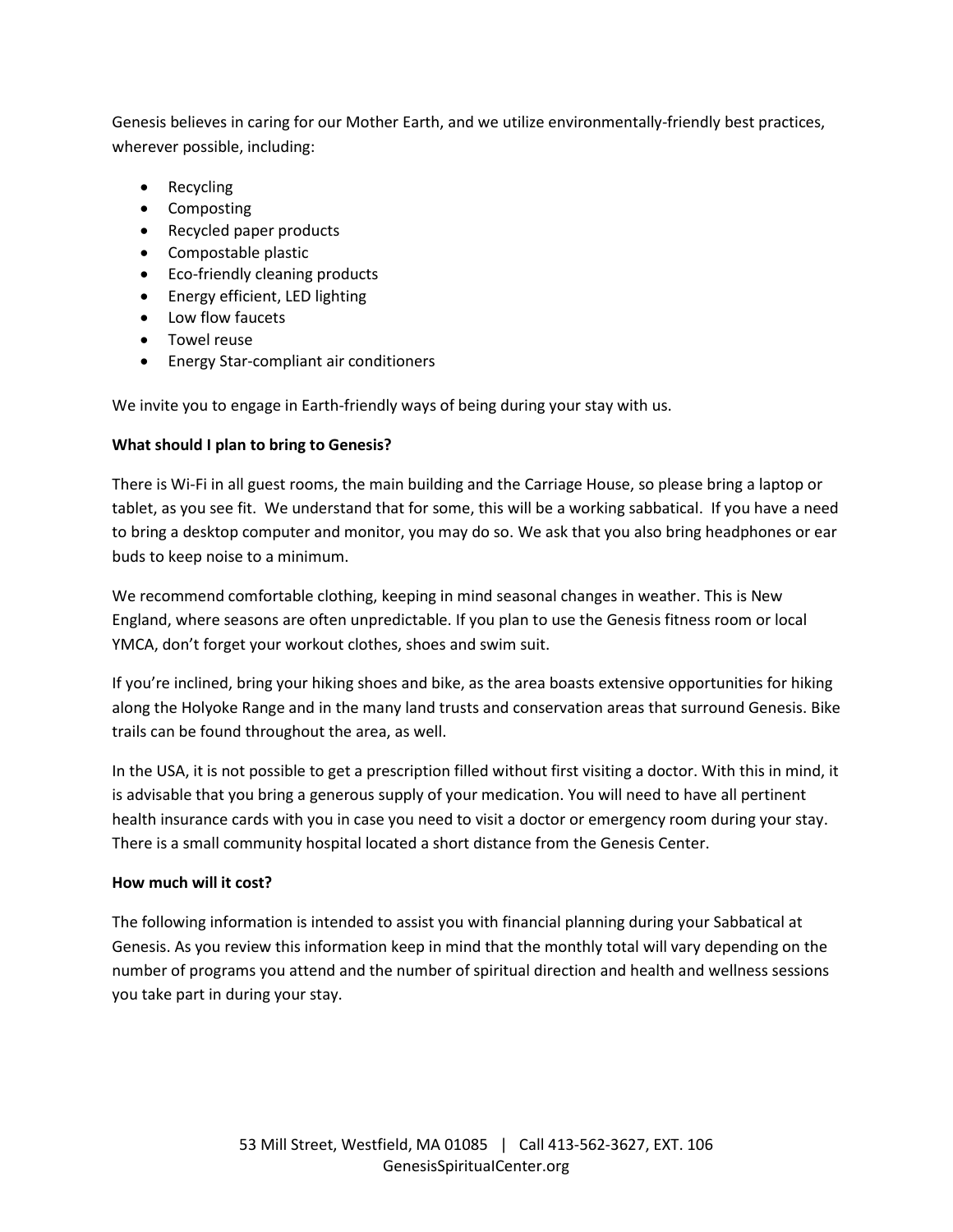| <b>ITEM</b>                                                                   | COST         |
|-------------------------------------------------------------------------------|--------------|
| Private room, 3 meals per day, access to all buildings (if not occupied), and | \$85/night   |
| the Providence Arboretum                                                      |              |
| Spiritual Direction/ Bio-Focusing session                                     | \$50/session |
| Healing Arts sessions: Massage, Yoga Therapy or Yoga Private (Paid directly   | \$65         |
| to the provider).                                                             |              |

A deposit of \$200 is due upon acceptance (applied to room and meal cost). The remainder of your room and meal cost for the first month is due upon arrival. Any other costs incurred will be billed monthly. Please visi[t GenesisSpiritualCenter.Org](https://www.genesisspiritualcenter.org/) to learn more about our programs and retreats and associated pricing; **Sabbatical guests pay the Commuter without Meals rate for retreats, and tuition-only for day and weekend programs**.

If you are away from Genesis for 5 consecutive nights during your stay, we will deduct the cost of meals for that period. We regret we are unable to apply the deduction for fewer than 5 consecutive nights.

**INTERNATIONAL GUESTS:** All checks made out to Genesis must be made in U.S. dollars and drawn on a U.S. bank.

#### **How do I submit a sabbatical application?**

Since Genesis is a Retreat/Conference Center, we reserve a certain number of rooms for our sabbatical guests each semester. In light of this, if you want to sabbatical at Genesis, we strongly suggest you contact us about available dates. Your room will be reserved after we have received your completed application and deposit. Due to the number of requests, we are unable to reserve space without a completed application and deposit.

The sabbatical application is the last page in this packet. Please scan and email to [dondo@genesisspiritualcenter.org.](mailto:dondo@genesisspiritualcenter.org)

Thank you for considering Genesis for your sabbatical. We hope the enclosed information will assist you with your planning and answer any questions you may have about your stay. For any questions, please contact Deb Ondo, Program and Marketing Manager at 413-562-3627, Ext. 106. Or email [dondo@genesisspiritualcenter.org.](mailto:dondo@genesisspiritualcenter.org)

-----------------------

Please also visit our website at<https://www.genesisspiritualcenter.org/>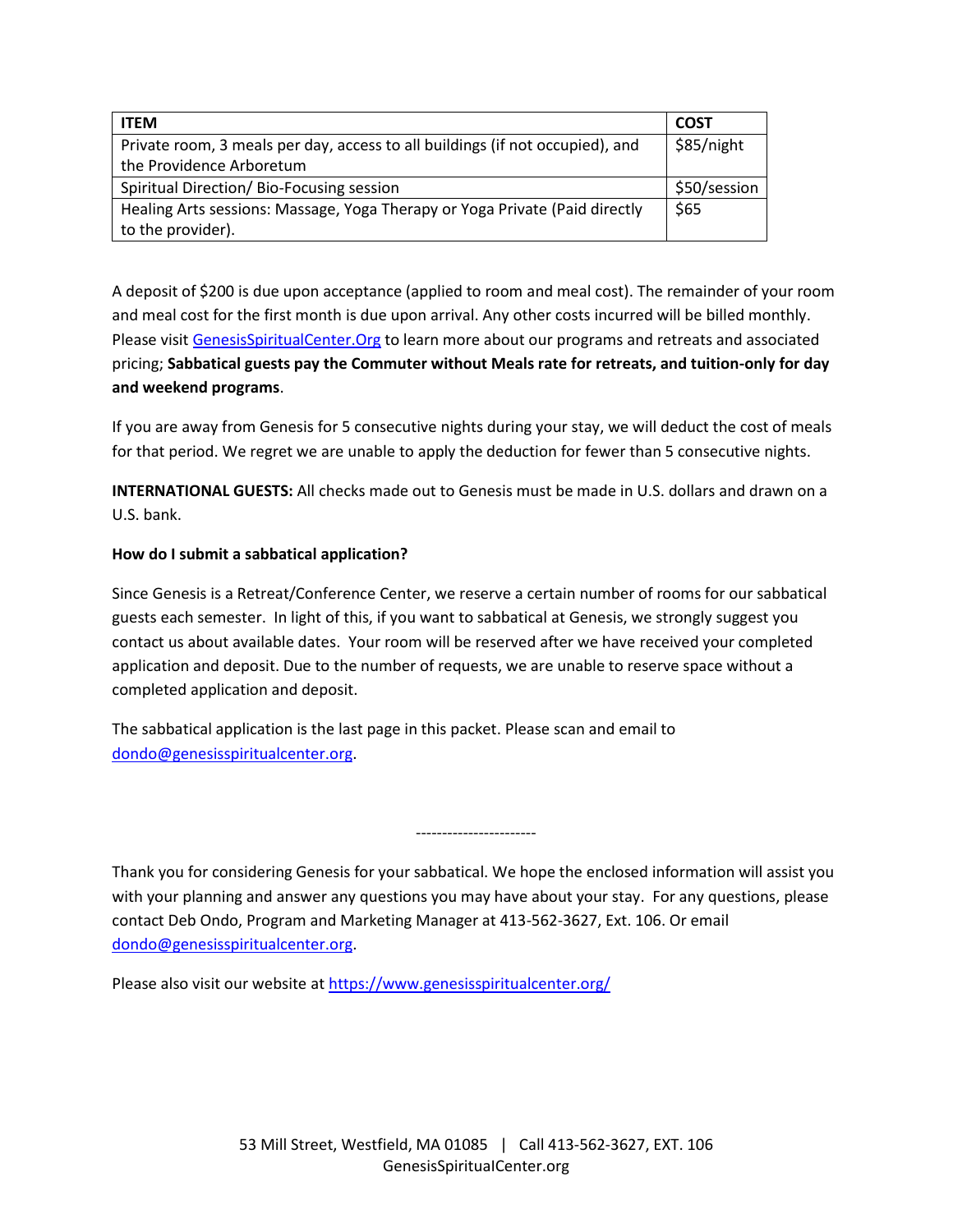

# **GENESIS SABBATICAL APPLICATION**

# **Please include a resume, CV or biographical sketch along with this form.**

| <b>CONTACT INFORMATION</b>                                                                         |             |                         |        |               |  |  |  |  |  |
|----------------------------------------------------------------------------------------------------|-------------|-------------------------|--------|---------------|--|--|--|--|--|
| Name:                                                                                              |             |                         |        | Date:         |  |  |  |  |  |
| Address:                                                                                           |             |                         |        |               |  |  |  |  |  |
| Cell phone:                                                                                        | Home phone: |                         | Email: |               |  |  |  |  |  |
| Arrival date:                                                                                      |             |                         |        |               |  |  |  |  |  |
| Departure date:                                                                                    |             |                         |        |               |  |  |  |  |  |
| <b>EMERGENCY CONTACT</b>                                                                           |             |                         |        |               |  |  |  |  |  |
| Contact name:                                                                                      |             |                         |        | Relationship: |  |  |  |  |  |
| Address:                                                                                           |             |                         |        |               |  |  |  |  |  |
| Phone:                                                                                             |             | Email:                  |        |               |  |  |  |  |  |
|                                                                                                    |             | <b>SABBATICAL GOALS</b> |        |               |  |  |  |  |  |
| Sabbatical goals (if a member of religious order or clergy, please provide name of Order/Diocese): |             |                         |        |               |  |  |  |  |  |
| Reasons for choosing Genesis:                                                                      |             |                         |        |               |  |  |  |  |  |
| REFERENCES (associated with your work, interests or past sabbatical experience)                    |             |                         |        |               |  |  |  |  |  |
| Reference name:                                                                                    |             | Relationship:           |        |               |  |  |  |  |  |
| Phone:                                                                                             |             | Email:                  |        |               |  |  |  |  |  |
| Reference name:                                                                                    |             | Relationship:           |        |               |  |  |  |  |  |
| Phone:                                                                                             |             | Email:                  |        |               |  |  |  |  |  |